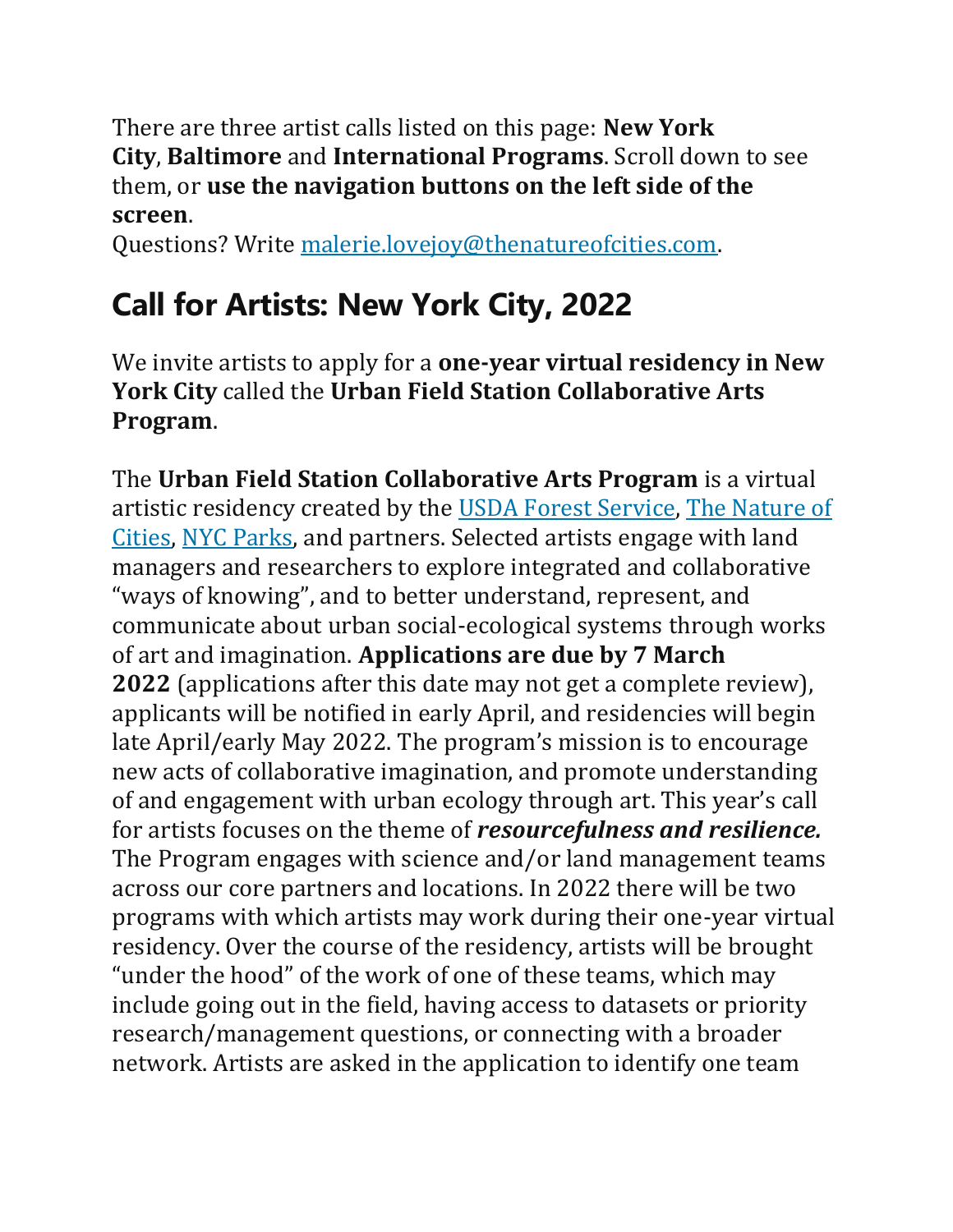with whom they wish to work (see the bottom of this document for team descriptions). See more about the program [here.](https://ufsarts.com/)

### **Participants in the Collaborative Arts Program will each receive:**

- An honorarium to the artist of \$3,000, paid in two installments.
- Support from the Collaborative Arts Program administrative team, including networking and project support.
- Featured content on [The Nature of Cities](https://www.thenatureofcities.com/) website.
- Pairing with a Participating Agency Team, self-selected by the artist from the provided list.
- Interaction with a global group of 10 artists in residence, all part of the 2022 cohort of the **Urban Field Station Collaborative Arts Program**.

#### **Participating artists are expected to, over the course of one year:**

- Work with an agency team throughout the artistic process and meet occasionally with a point person from this team as needed.
- Check in periodically with Collaborative Arts Program organizers to facilitate the work.
- Create a piece of virtual content for The Nature of Cities exploring the ideas embedded in the artistic work and how they are supported by collaboration with non-artists.
- Participate in an exhibition/presentation of work with other resident artists at quarterly, virtual All-Hands meetings.
- Engage with the cohort of 2022 residents, who will be approximately 10 artists from four countries. Such engagement will be at least during the quarterly all hand meetings, but beyond if the artist finds it useful.
- Note that this residency is not a commission of new artwork. Although new work is welcome, our intention is to support a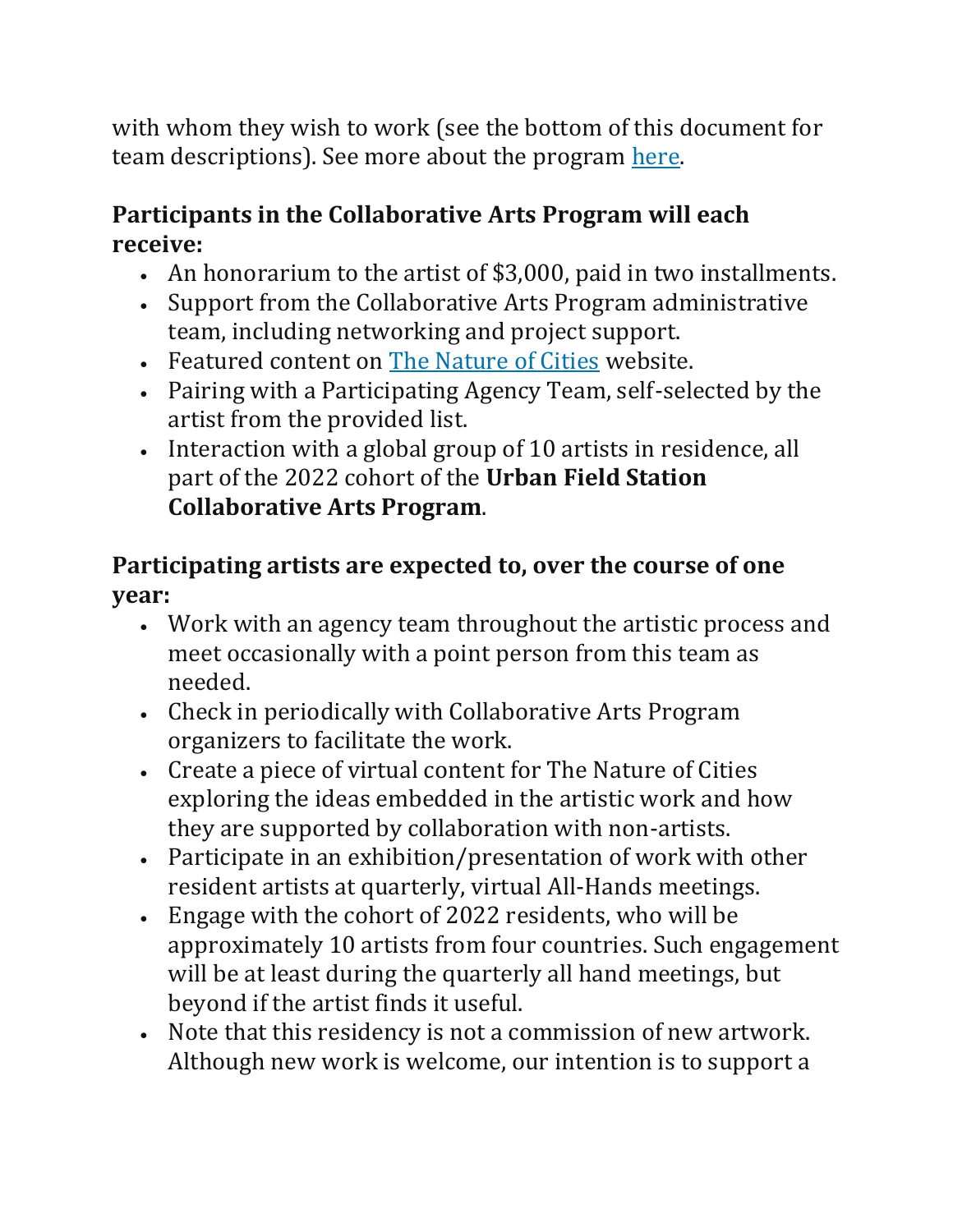process of collaborative discovery and support artists wherever they are along this journey.

### **Priority will be given to projects that:**

- Demonstrate artistic merit.
- Align with the Collaborative Arts Program goal of creating new knowledge and perspectives about urban social-ecological systems and natural resources management.
- Reveal new possibilities for collaboration between artists, scientists, and land managers.
- Support our diversity goals; see diversity, equity, and inclusion [fact sheet.](https://drive.google.com/file/d/1-VbP5t09WYOSk3S4xUIvzn59OHppqfIt/view)
- Propose an innovative perspective on the theme of resourcefulness and resilience.
- Are connected to the environmental and social life of the New York City metropolitan area.

## **Eligibility**

- We invite artists from any discipline.
- We invite applicants from anywhere in the world, but we will give preference to applicants that are residents of the New York City metropolitan area.
- Applicants must be 18 years of age or older.

**Disclaimer:** The Urban Field Station Collaborative Arts Program reserves the right to change the number of applicants accepted into the program, and all decisions made by the committee are final.

#### **Background**

Urban Field Stations exist as a network of sites supported by the USDA Forest Service in collaboration with municipal, state, nonprofit, and academic partners across the United States. The NYC Urban Field Station (NYC UFS) is a partnership between researchers and land managers at the USDA Forest Service, New York City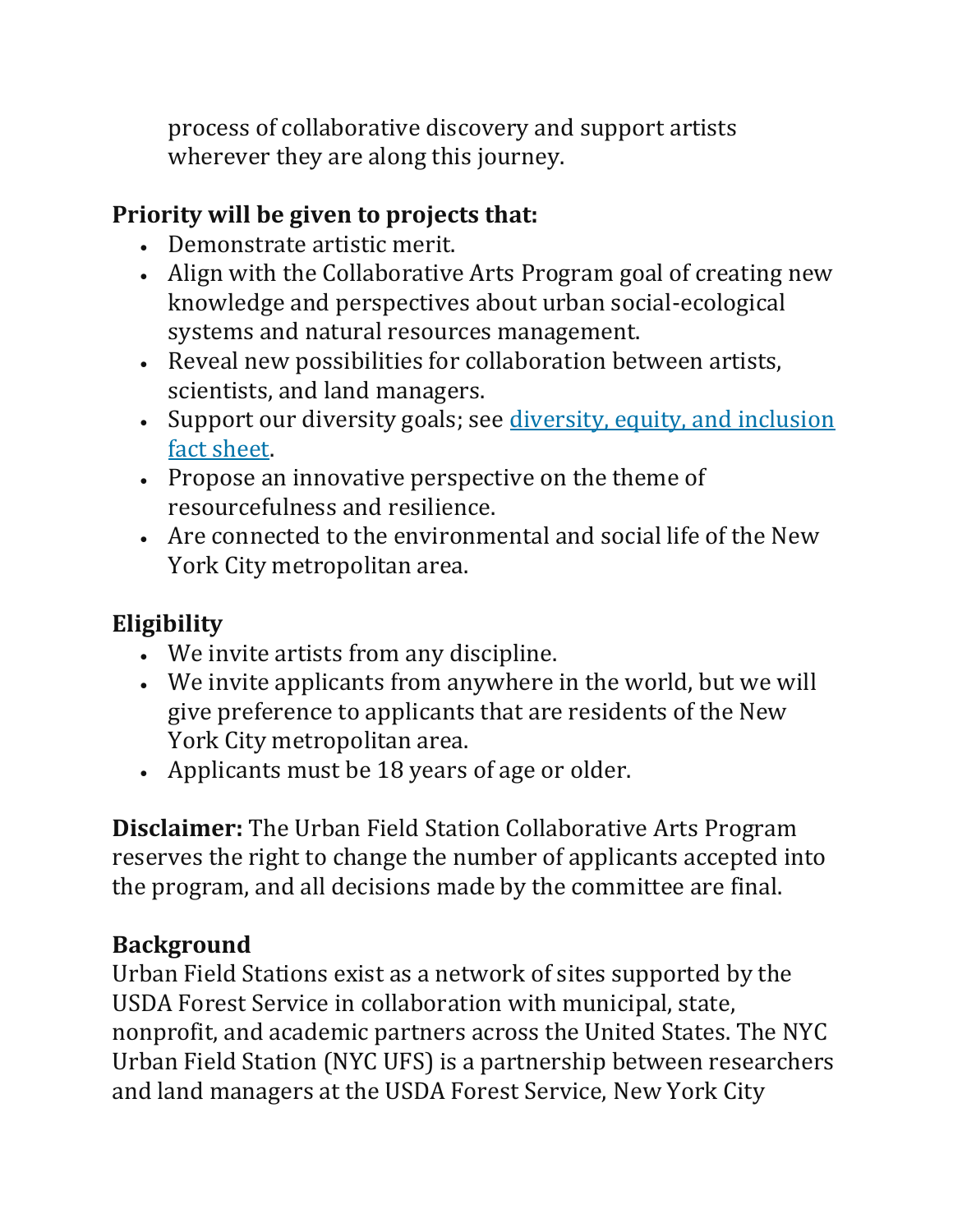Department of Parks and Recreation (NYC Parks), and the Natural Areas Conservancy (NAC). The mission of the NYC UFS is to improve quality of life in urban areas by conducting, communicating, and supporting research about social-ecological systems and natural resource management.

The Urban Field Station Network is interested in bringing new perspectives, unique planning and design ideas, and creative problem solving from the arts and humanities to advance our collective understanding and management of social-ecological systems in New York City and beyond. Artists in Residence will have the opportunity to participate in and gain exposure to the research and management processes currently underway at Urban Field Stations through our partners, including other USDA Forest Service field station locations and selected agency teams. All interested applicants are encouraged to explore the current work underway at the NYC UFS via the [website](https://www.nrs.fs.fed.us/nyc/) and by reviewing the descriptions from the Participating Agency Teams below in order to develop a proposal that resonates with and takes advantage of the expertise of the Urban Field Station partners.

#### **Participating Agency Teams to work with:**

— **USDA Forest Service – Northern Research Station:** Erika Svendsen (Team Leader), Lindsay Campbell (Research Social Scientist), Rich Hallett (Research Ecologist), Michelle Johnson (Research Ecologist) Forest Service research scientists bring expertise in social and biophysical science to studying cities as social-ecological systems and supporting urban natural resources stewardship. Our research foci include:

• Stewardship science and civic engagement - including The [Stewardship Mapping and Assessment Project \(STEW-MAP\)](https://www.nrs.fs.fed.us/STEW-MAP/) is a national Forest Service research program that answers the question: Who takes care of our environment?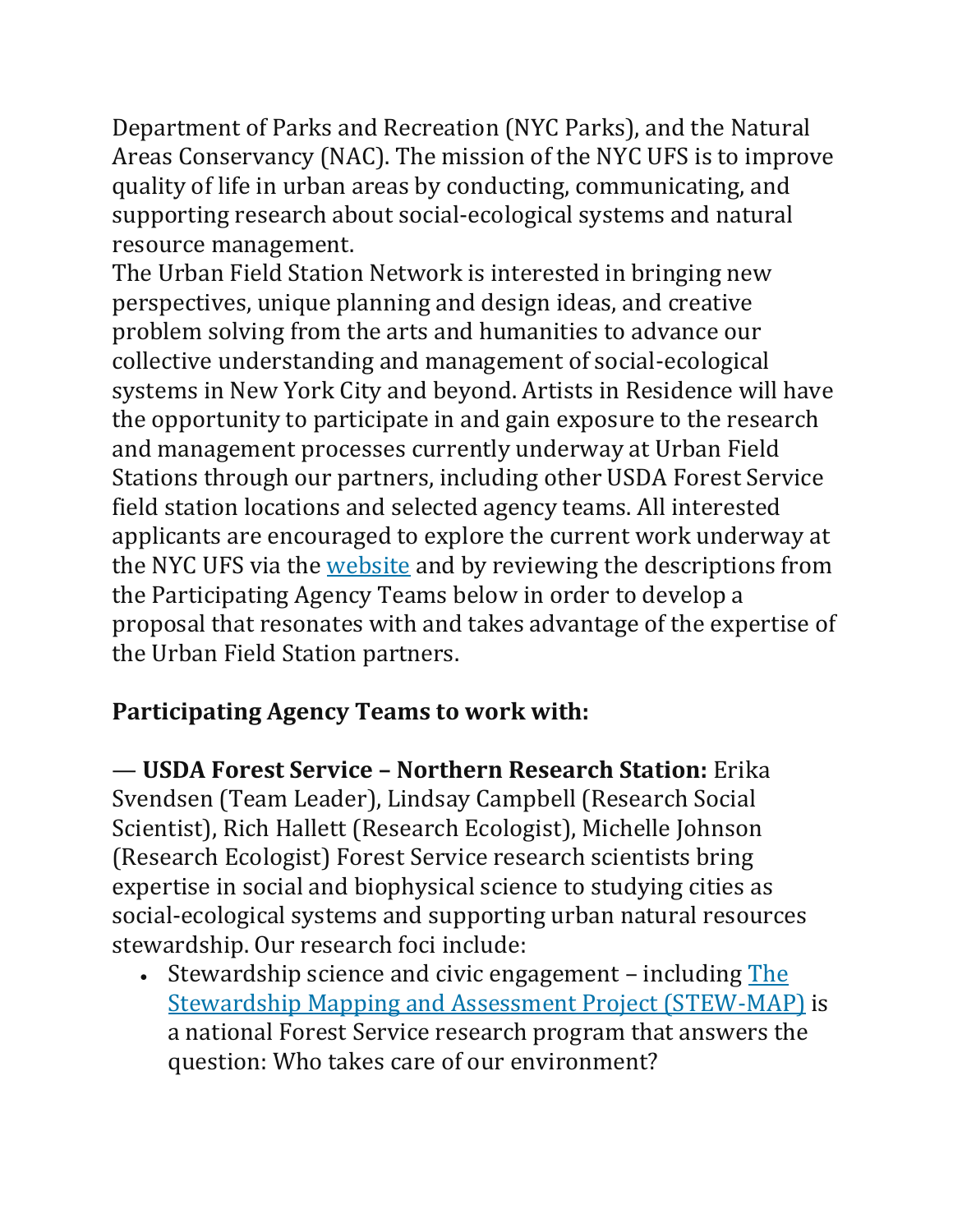- Forest ecology and management including forest health, [Healthy Trees, Healthy Cities,](https://healthytreeshealthycitiesapp.org/) and urban silviculture research and development.
- [Resilience and disturbance](https://www.nrs.fs.fed.us/nyc/focus/resilience_health_well_being/) understanding stewardship and social-ecological systems in the context of multiple forms of acute and chronic disturbance (hurricanes, tornadoes, climate change, COVID-19, economic disinvestment)

— **NYC Parks**, Team Leads: Novem Auyeung (Forestry, Horticulture, and Natural Resources), Elizabeth Masella (Art in the Parks), Bonnie Ralston (Public Programs)

- The mission of NYC Parks is to plan resilient and sustainable parks, public spaces, and recreational amenities, build a park system for present and future generations, and care for parks and public spaces. As stewards of nearly 14 percent of New York City's land (over 30,000 acres), NYC Parks improves people's lives, providing outlets for creative expression, opportunities for healthy recreation, and exposure to the restorative beauty of the natural world. NYC Parks also develops, fosters, and promotes collaborations with hundreds of local organizations involved in urban stewardship of these valuable biophysical and social resources.
- The mission of the Forestry, Horticulture, and Natural Resources Division is to protect, restore, expand, and manage New York City's green spaces and natural areas to maximize their benefits for environmental and community health and resilience. We manage and care for over 12,000 acres of forests, grasslands, and wetlands; over 600,000 street trees and 150,000 park trees; and over 2,000 green streets. We work with scientists to conduct research and monitoring, train and work with thousands of volunteer stewards to care for natural areas, design and construct green infrastructure, produce hundreds of thousands of plants for natural areas restoration,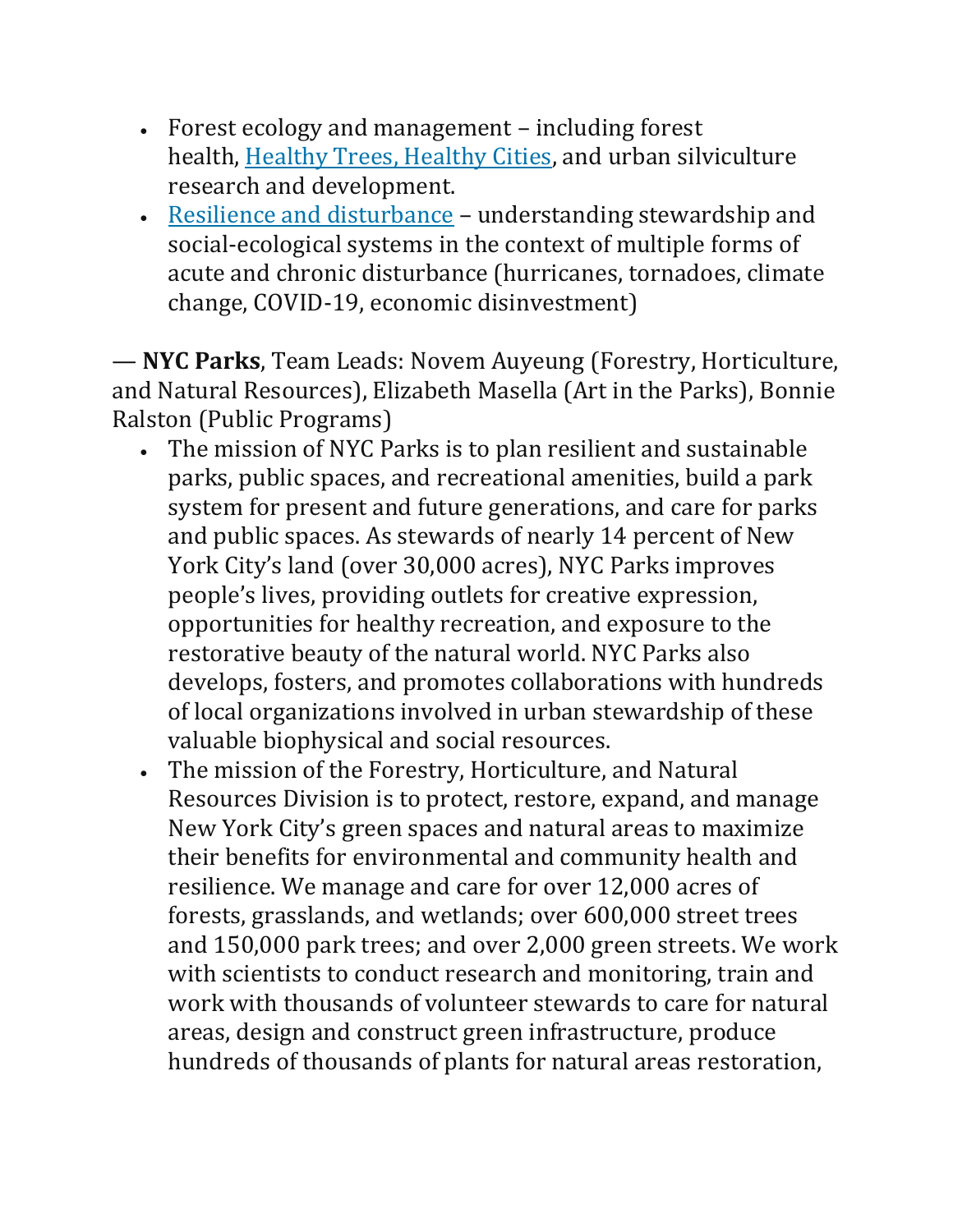formalize trails, and plant tens of thousands of trees, shrubs, and herbaceous plants each year.

- For over 50 years, NYC Parks' Art in the Parks program has brought contemporary public artworks to the city's parks, making New York City one of the world's largest open-air galleries. The agency has consistently fostered the creation and installation of temporary public art in parks throughout the five boroughs. Since 1967, NYC Parks has collaborated with arts organizations and artists to produce over 2,000 public artworks by 1,300 notable and emerging artists in over 200 parks. For more information about the program visit [www.nyc.gov/parks/art.](http://www.nyc.gov/parks/art)
- The Public Programs division strives to lead New York City in providing free and low-cost recreational and educational opportunities by creating innovative programs, developing strong partnerships, engaging the local community and contributing to a sense of place and experience at NYC Parks. We offer a wide variety of programming through four units: Recreation, Media Education, Education & Wildlife, and Aquatics. Our offerings range from instructional sports to competitive leagues, yoga to swimming, stargazing to painting, nature hikes to canoeing, concerts to lectures, roller skating to advanced Adobe design software certification training, and many more opportunities for engagement for people of all ages.

#### **2022 Theme: Resourcefulness and Resilience**

We are currently living in a time of increased disturbance, with both acute pulses and chronic stresses related to climate change and social inequality in the Anthropocene. Decision-makers, planners, and land managers are learning to adapt to disturbance and seeking to strengthen social-ecological resilience. Also, some scholars and activists have offered the notion of *resourcefulness*, which emphasizes approaches to resilience that are based in communities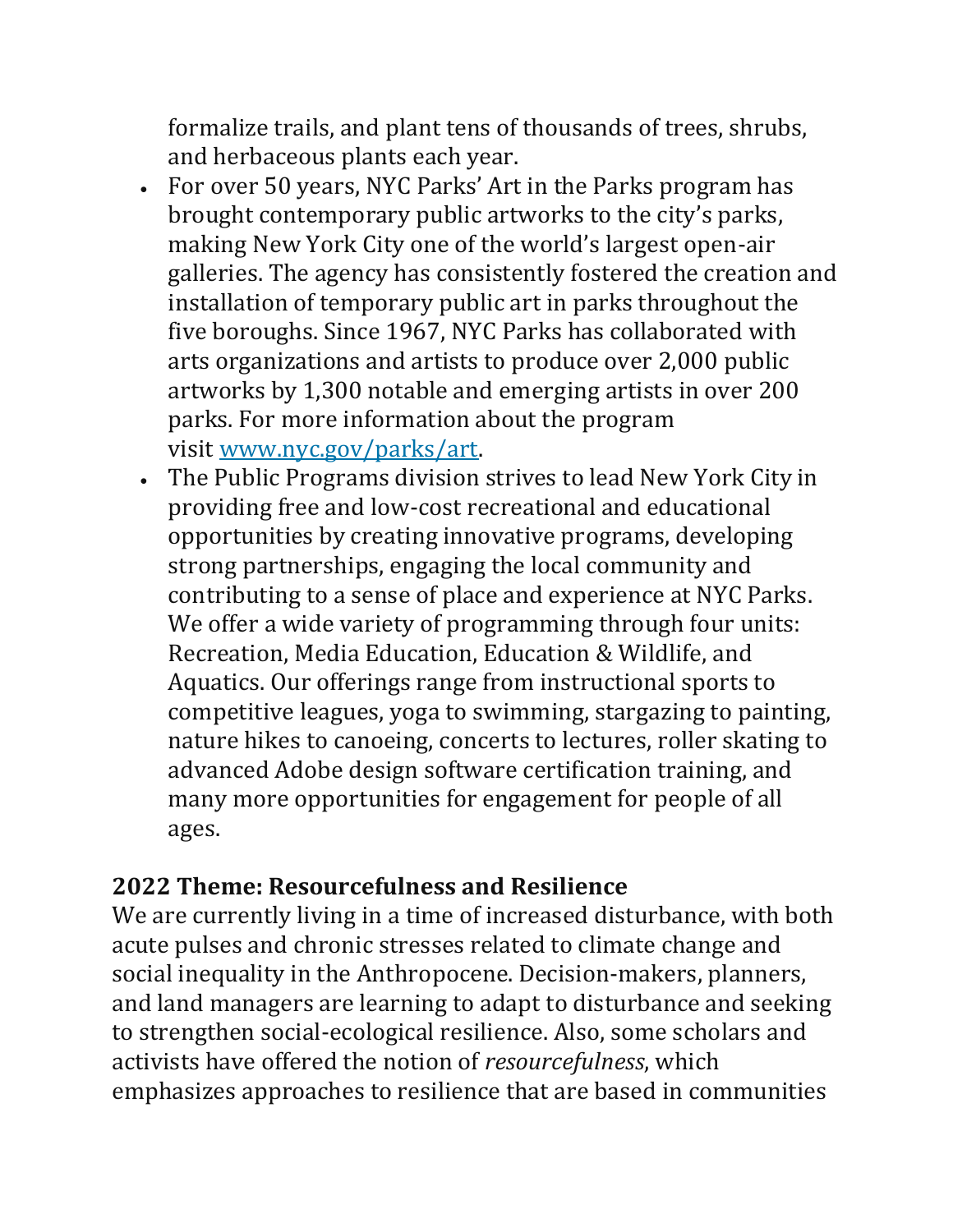and the democratic process. We all grapple with the challenges of sustainable systems and communities—how might artistic imagination reveal new routes to think about resilience and resourcefulness?

## **The Fine Print**

- 1. All rights to any artwork created by a resident artist (including copyright and intellectual property) are fully retained by the artist.
- 2. All intellectual property rights of the work of teams is held by the teams.
- 3. Submissions will not be considered if they: (a) arrive in completed form after the deadline; (b) do not use the official format.
- 4. All fees and taxes that result from prize money and its transfer to an artist is the responsibility of the artist; this includes bank transfer fees.
- 5. The organizers reserve the right to accept fewer or more artists into the program than originally announced.
- 6. All decisions by the organizers concerning the administration and rules of the program, including the selection of artists, are final.
- 7. USDA is an equal opportunity provider and employer.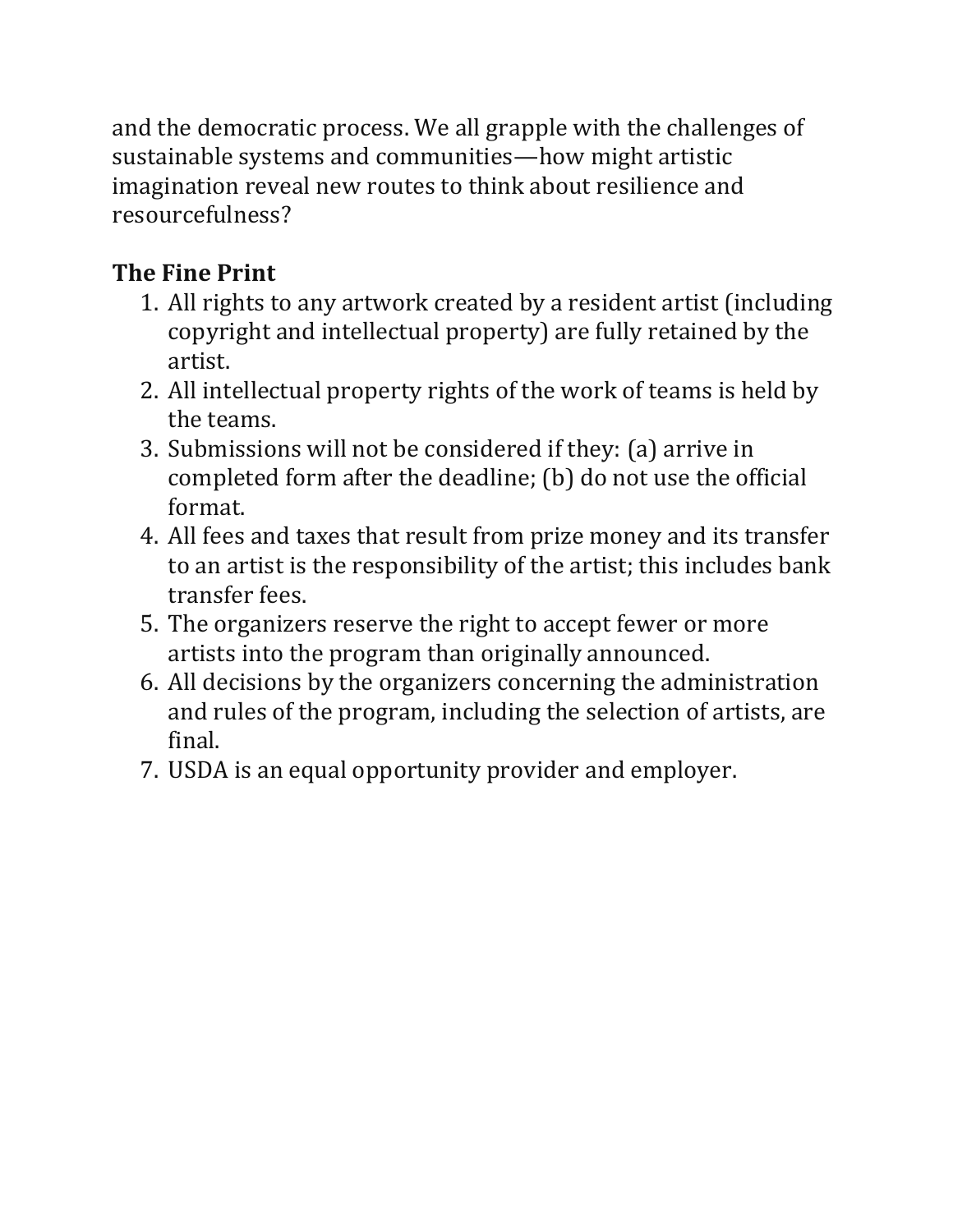# **Call for Artists: Baltimore, MD, 2022**

We invite artists to apply for **a one-year virtual residency in Baltimore, MD as part of** the **Urban Field Station Collaborative Arts Program**.

The **Urban Field Station Collaborative Arts Program** is a virtual artistic residency created by the [USDA Forest Service,](https://www.nrs.fs.fed.us/nyc/) [The Nature of](https://www.thenatureofcities.com/)  [Cities,](https://www.thenatureofcities.com/) and partners. Selected artists engage with land managers and researchers to explore integrated and collaborative "ways of knowing" and to better understand, represent, and communicate about urban social-ecological systems through works of art and imagination. **Applications are due by 7 March 2022** (applications after this date may not get a complete review), applicants will be notified in early April, and residencies will begin late April/early May 2022. The program's mission is to encourage new acts of collaborative imagination and promote understanding of and engagement with urban ecology through art. This year's call for artists in the Baltimore program focuses on the theme of *urban forest patches***.**

The Program engages with science and/or land management teams across our core partners and locations. Over the course of the residency, artists will be brought "under the hood" of the work of these teams, which may include going out in the field, having access to datasets or priority research/management questions, or connecting with a broader network. See more about the program [here.](https://ufsarts.com/)

This year, the Baltimore-based residency is aimed at co-producing an artistic exploration of the social and ecological benefits of [urban](https://www.fs.fed.us/research/docs/cross-pollinator/Cross-Pollinator_issue-1-summer-2020.pdf)  [forest patches.](https://www.fs.fed.us/research/docs/cross-pollinator/Cross-Pollinator_issue-1-summer-2020.pdf) This might include, but is not limited to, the ways in which urban forest patches and natural areas can yield community and ecological benefits such as social cohesion, physical, mental, and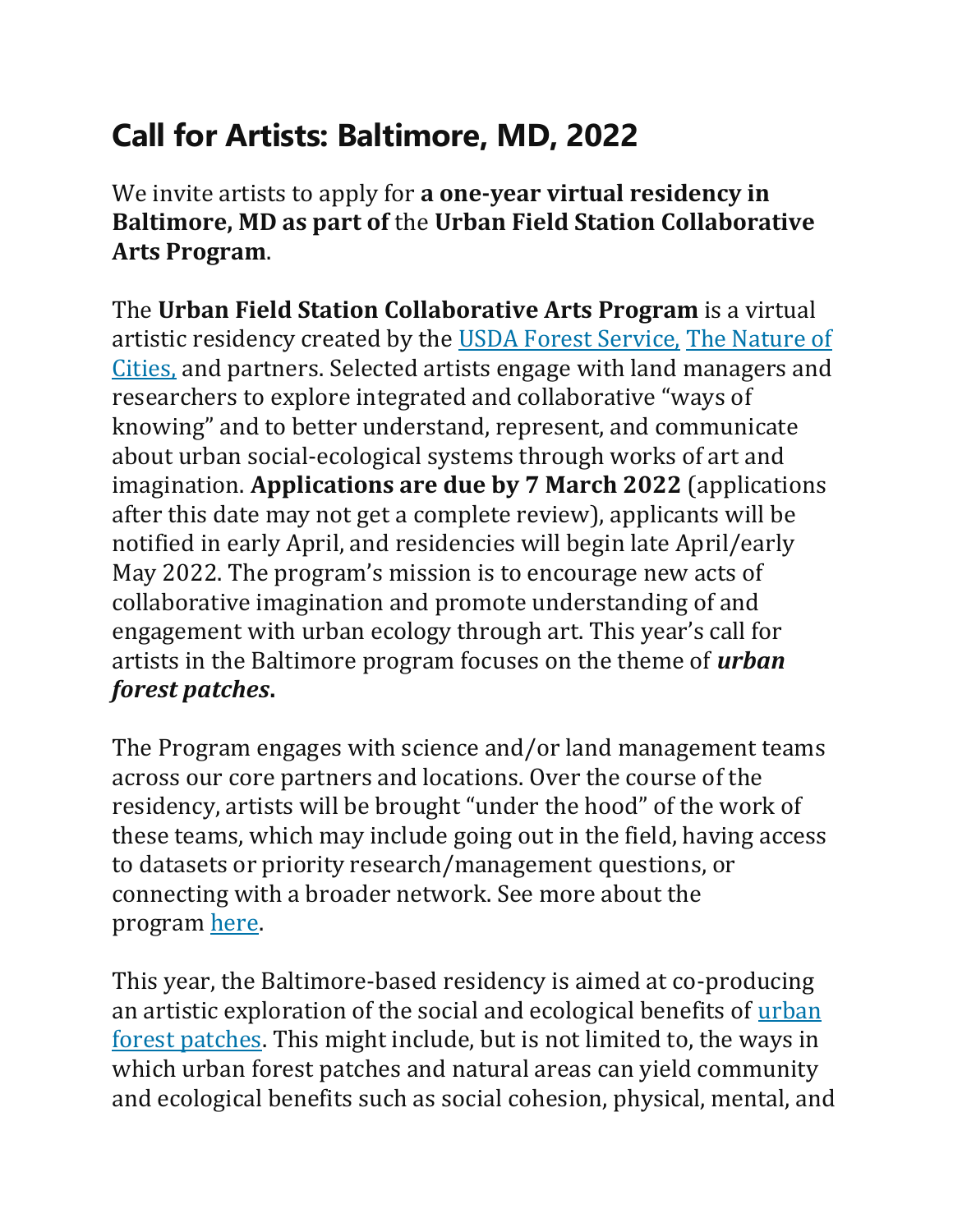spiritual health, climate resilience, improved environmental justice, biodiversity, youth and family engagement, workforce development and/or jobs, and more. All interested applicants are encouraged to explore the current work underway at the Baltimore Field Station via the [website](https://www.nrs.fs.fed.us/baltimore/) and specifically these resources related to forest patches:

- [Natural Turned National Infrastructure: Urban Forest Patches](https://www.fs.fed.us/research/docs/cross-pollinator/Cross-Pollinator_issue-1-summer-2020.pdf)  [in the 21st Century](https://www.fs.fed.us/research/docs/cross-pollinator/Cross-Pollinator_issue-1-summer-2020.pdf)
- [Stillmeadow Peace Park and Forest: An Experiment in](https://www.nrs.fs.fed.us/urban/sustainability/stillmeadow/)  [Rehabilitation of a Degraded Urban Forest](https://www.nrs.fs.fed.us/urban/sustainability/stillmeadow/)
- [Silviculture in the City: Urban and Climate Adapted](https://www.nrs.fs.fed.us/urban/sustainability/urban-forest-patch-silviculture/)  [Management Strategies for Forested Natural Areas in the](https://www.nrs.fs.fed.us/urban/sustainability/urban-forest-patch-silviculture/)  [Northeastern U.S.](https://www.nrs.fs.fed.us/urban/sustainability/urban-forest-patch-silviculture/)
- [Baltimore Green Space: Forest Patches,](https://baltimoregreenspace.org/forest-patches/forest-patches-resources/) including [Forest Patch](https://baltimoregreenspace.org/forest-patches/forest-patches-resources/)  [Resources](https://baltimoregreenspace.org/forest-patches/forest-patches-resources/)

#### **Participants in the Collaborative Arts Program will each receive:**

- An honorarium to the artist of \$3,000, paid in two installments.
- Support from the Collaborative Arts Program administrative team, including networking and project support.
- Featured content on [The Nature of Cities](https://www.thenatureofcities.com/) website.
- Pairing with a Participating Agency Team, self-selected by the artist from the provided list.
- Interaction with a global group of 10 artists in residence, all part of the 2022 cohort of the Urban Field Station Collaborative Arts Program.

#### **Participating artists are expected to, over the course of one year:**

• Work with the Baltimore Field Station team throughout the artistic process and meet occasionally with a point person from this team as needed.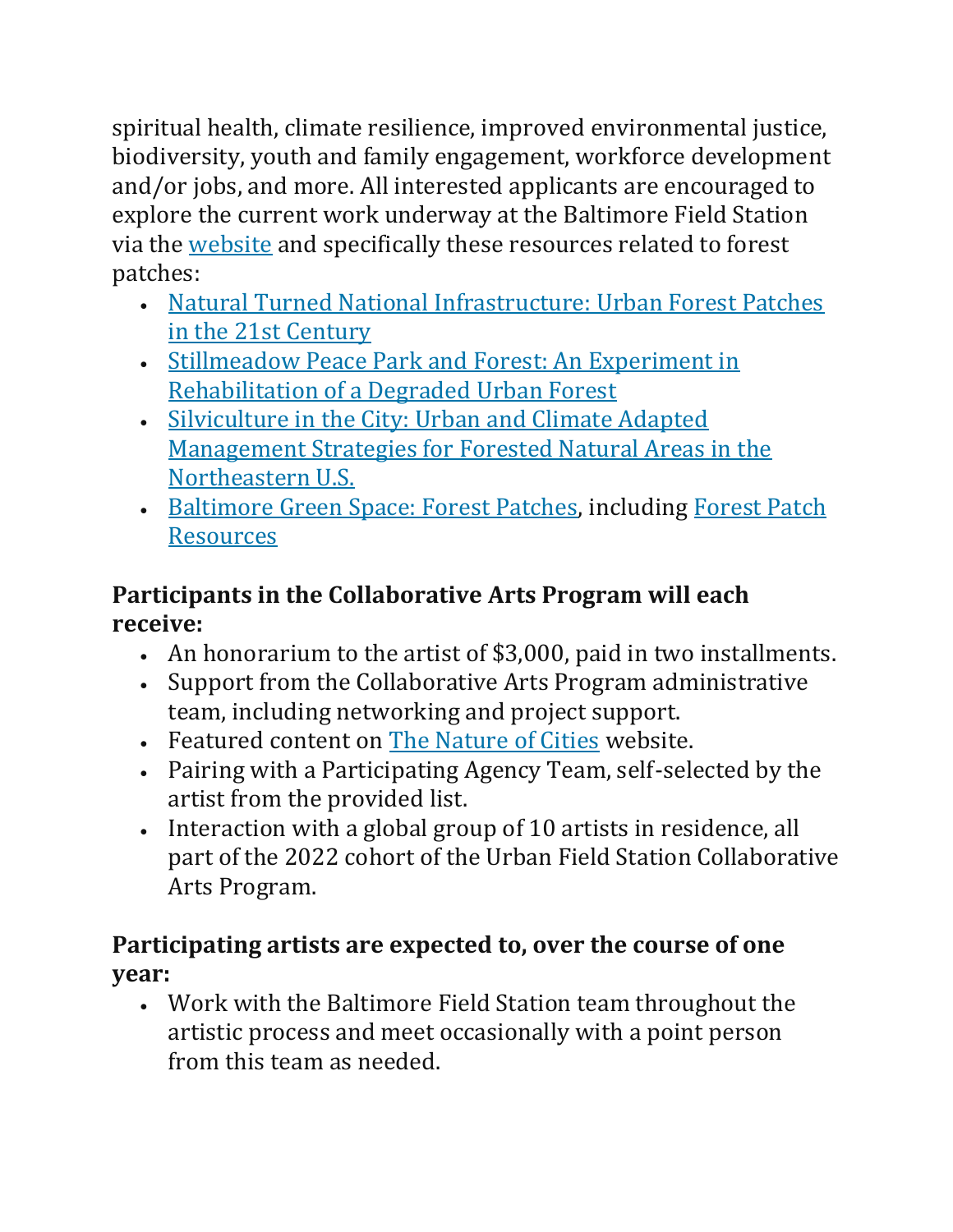- Check in periodically with Collaborative Arts Program organizers to facilitate the work.
- Create a piece of virtual content for The Nature of Cities exploring the ideas embedded in the artistic work and how they are supported by collaboration with non-artists
- Participate in an exhibition/presentation of work with other resident artists at quarterly, virtual All-Hands meetings.
- Engage with the cohort of 2022 residents, who will be approximately 10 artists from four countries. Such engagement will be at least during the quarterly all hand meetings, but beyond if the artist finds it useful.
- Note that the artists are **not** expected to create new work as part of this residency. Although new work is welcome, our intention is to support a process of collaborative discovery and support artists wherever they are along this journey.

### **Priority will be given to projects that:**

- Seek to develop an artistic exploration of the social and ecological benefits of [urban forest patches.](https://www.fs.fed.us/research/docs/cross-pollinator/Cross-Pollinator_issue-1-summer-2020.pdf)
- Demonstrate artistic merit.
- Align with the Collaborative Arts Program goal of creating new knowledge and perspectives about urban social-ecological systems and natural resources management.
- Reveal new possibilities for collaboration between artists, scientists, and land managers.
- Support our diversity goals; see *diversity, equity, and inclusion* [fact sheet.](https://drive.google.com/file/d/1-VbP5t09WYOSk3S4xUIvzn59OHppqfIt/view)
- Are residents of the city of Baltimore, MD.

### **Eligibility**

- We invite artists from any discipline.
- We invite applicants from anywhere in the world but preference will be given to applicants from Baltimore, MD.
- Applicants must be 18 years of age or older.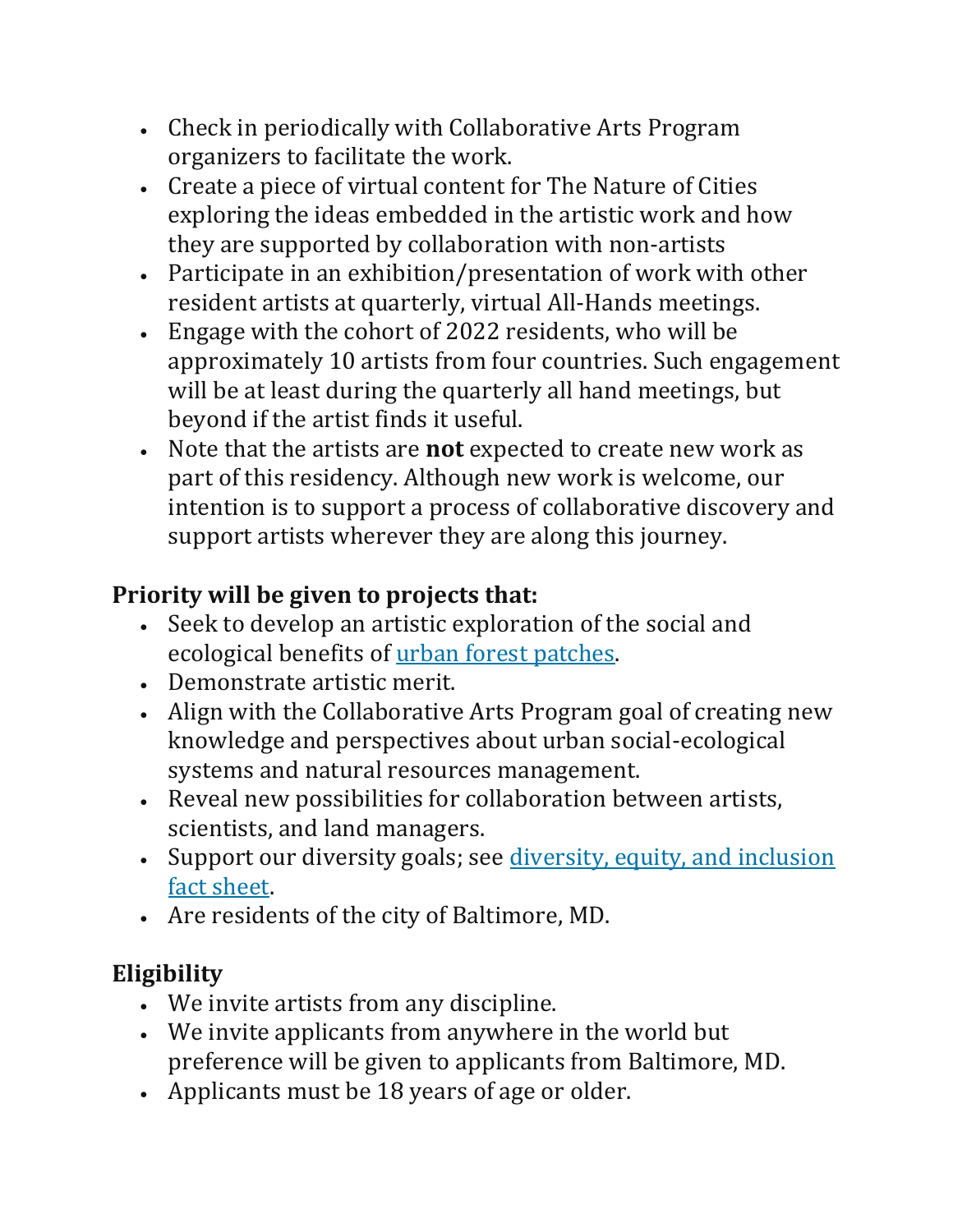**Disclaimer:** The Urban Field Station Collaborative Arts Program reserves the right to change the number of applicants accepted into the program, and all decisions made by the committee are final.

### **Background**

**USDA Forest Service Baltimore Field Station:** [The Baltimore Field](https://www.nrs.fs.fed.us/baltimore/)  [Station](https://www.nrs.fs.fed.us/baltimore/) is part of the [Urban Field Station Network.](https://www.nrs.fs.fed.us/ufs/) This Network exists as a collaborative of sites supported by the USDA Forest Service together with municipal, state, nonprofit, and academic partners across the United States. Forest Service research scientists bring expertise in social and biophysical science to studying cities as social-ecological systems and supporting urban natural resources stewardship. Baltimore Field Station scientists are studying the [ecological manifestations of racial segregation and](https://www.nrs.fs.fed.us/urban/environmental_justice/residential-housing-segregation/)  [environmental injustices](https://www.nrs.fs.fed.us/urban/environmental_justice/residential-housing-segregation/) to inform change toward a more equitable and just urban future. This includes understanding [historical](https://www.nrs.fs.fed.us/baltimore/focus/governance-engagement/baltimore-old-forest-project/) and present-day distributions of tree canopy and forest cover in the city. The Baltimore Field Station also engages with partner organizations like [Baltimore Green Space](https://baltimoregreenspace.org/) to understand and improve the ecological functions, stewardship values, and public health benefits of [forest patches](https://www.nrs.fs.fed.us/urban/sustainability/stillmeadow/) in the community.

#### **The Fine Print**

- 1. All rights to any artwork created by a resident artist (including copyright and intellectual property) are fully retained by the artist.
- 2. All intellectual property rights of the work of teams is held by the teams.
- 3. Submissions will not be considered if they: (a) arrive in completed form after the deadline; (b) do not use the official format.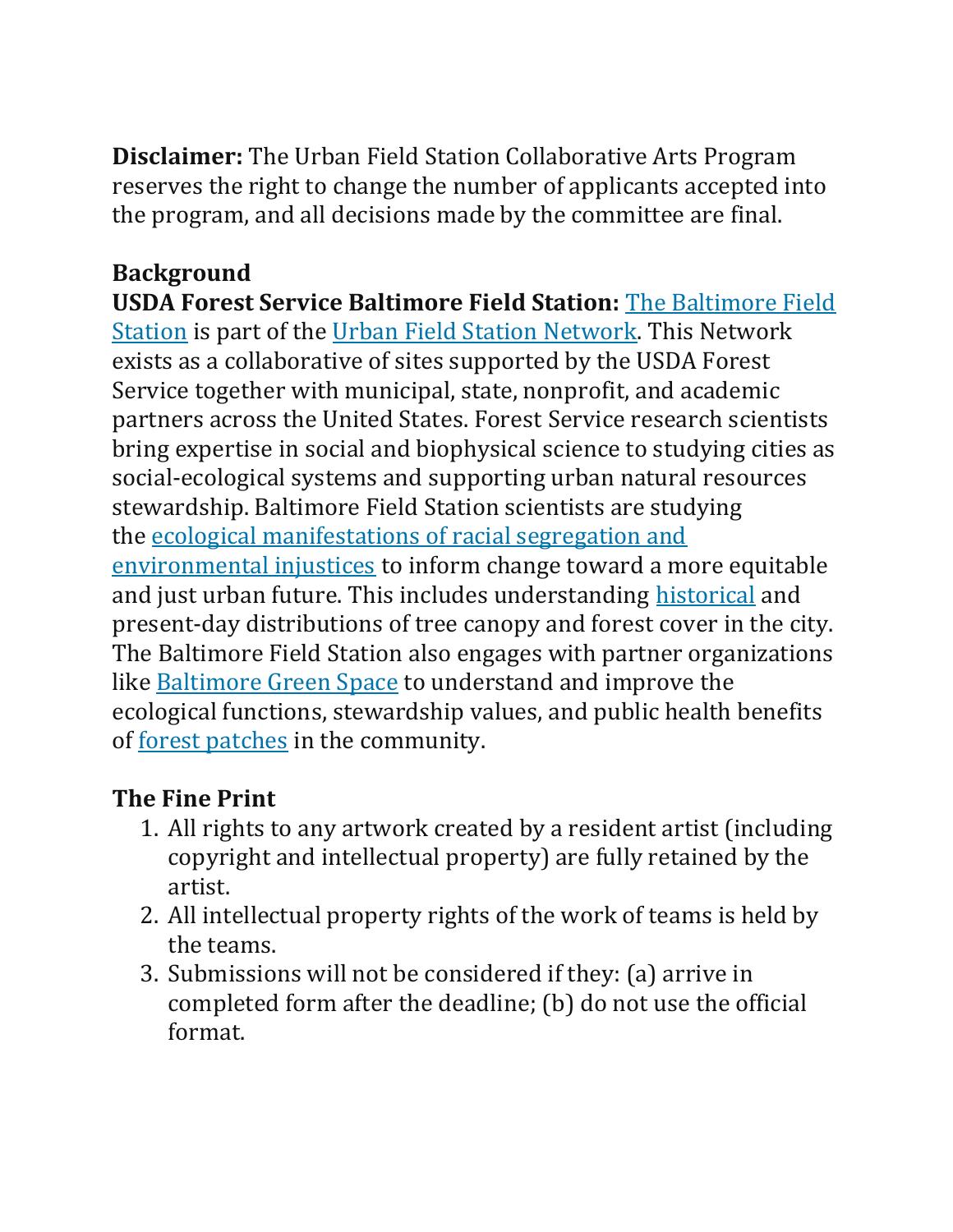- 4. All fees and taxes that result from prize money and its transfer to an artist is the responsibility of the artist; this includes bank transfer fees.
- 5. The organizers reserve the right to accept fewer or more artists into the program than originally announced.
- 6. All decisions by the organizers concerning the administration and rules of the program, including the selection of artists, are final.
- 7. USDA is an equal opportunity provider and employer.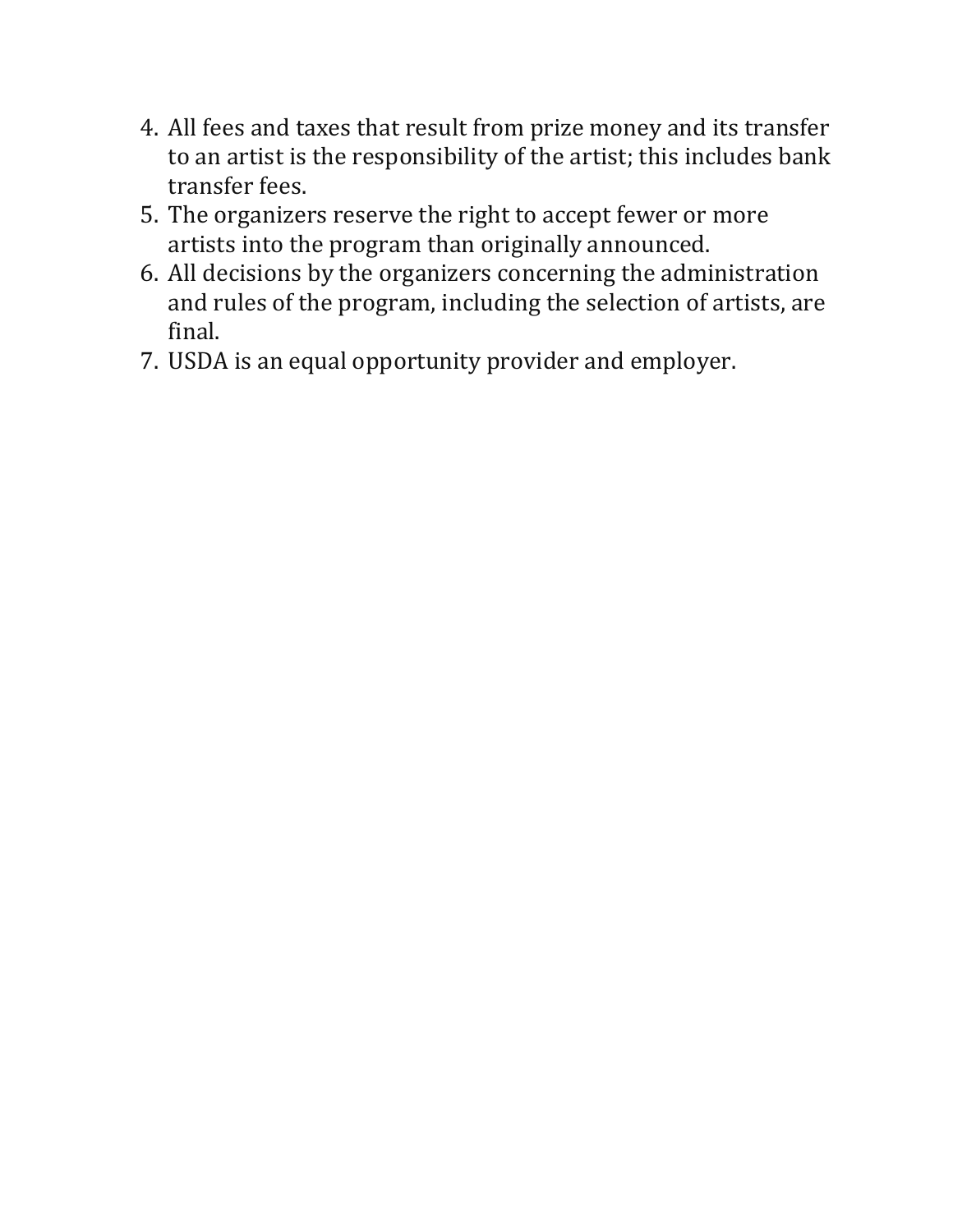# **Call for Artists: International Programs, 2022**

We invite artists to apply for a **one-year virtual residency** called the **Urban Field Station Collaborative Arts Program**. The **Urban Field Station Collaborative Arts Program** is a virtual artistic residency created by the [USDA Forest Service,](https://www.nrs.fs.fed.us/nyc/) [The Nature of](https://www.thenatureofcities.com/)  [Cities,](https://www.thenatureofcities.com/) and partners. Selected artists engage with land managers and researchers to explore integrated and collaborative "ways of knowing", and to better understand, represent, and communicate about urban social-ecological systems through works of art and imagination. **Applications are due by 7 March 2022** (applications after this date may not get a complete review), applicants will be notified in early April, and residencies will begin late April/early May 2022. The program's mission is to encourage new acts of collaborative imagination, and promote understanding of and engagement with urban ecology through art. This year's call for artists focuses on the theme of *resourcefulness and resilience.*

#### **Participants in the Collaborative Arts Program will each receive:**

- An honorarium to the artist, paid in two installments, the price of which is to be negotiated directly with USFS-IP.
- Support from the Collaborative Arts Program administrative team, including networking and project support.
- Featured content on [The Nature of Cities](https://www.thenatureofcities.com/) website.
- Pairing with a Participating Agency Team, self-selected by the artist from the provided list.
- Interaction with a global group of 10 artists in residence, all part of the 2022 cohort of the **Urban Field Station Collaborative Arts Program**.

#### **Participating artists are expected to, over the course of one year:**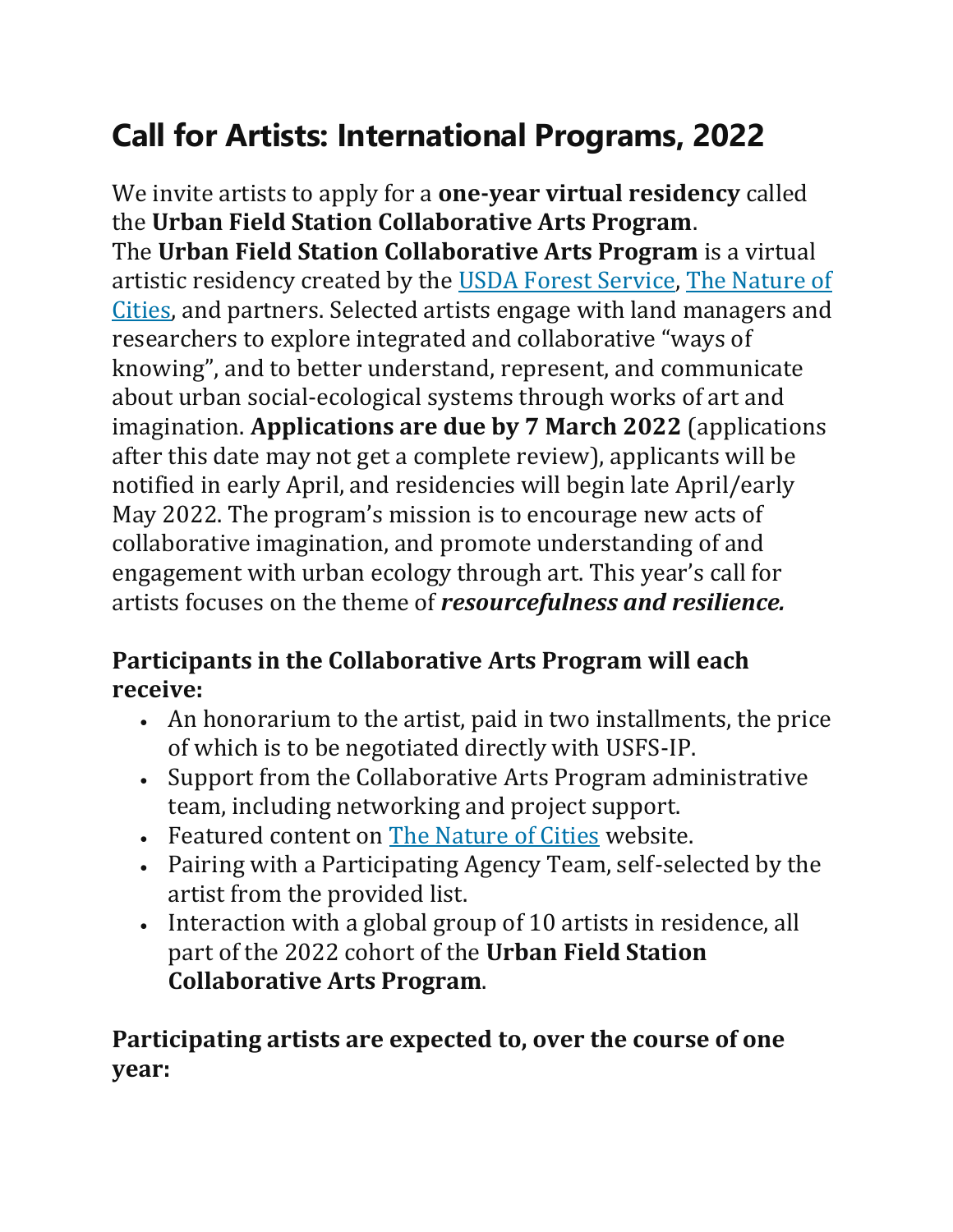- Work with an agency team throughout the artistic process and meet occasionally with a point person from this team as needed.
- Check in periodically with Collaborative Arts Program organizers to facilitate the work.
- Create a piece of virtual content for The Nature of Cities exploring the ideas embedded in the artistic work and how they are supported by collaboration with non-artists.
- Participate in an exhibition/presentation of work with other resident artists at quarterly, virtual All-Hands meetings.
- Engage with the cohort of 2022 residents, who will be approximately 10 artists from four countries. Such engagement will be at least during the quarterly all hand meetings, but beyond if the artist finds it useful.
- Note that this residency is not a commission of new artwork. Although new work is welcome, our intention is to support a process of collaborative discovery and support artists wherever they are along this journey.

## **Priority will be given to projects that:**

- Demonstrate artistic merit.
- Align with the Collaborative Arts Program goal of creating new knowledge and perspectives about urban social-ecological systems and natural resources management.
- Reveal new possibilities for collaboration between artists, scientists, and land managers.
- Support our diversity goals; see *diversity, equity, and inclusion* [fact sheet.](https://drive.google.com/file/d/1-VbP5t09WYOSk3S4xUIvzn59OHppqfIt/view)
- Propose an innovative perspective on the theme of resourcefulness and resilience.

### **Eligibility**

- We invite artists from any discipline.
- We invite applicants from anywhere in the world.